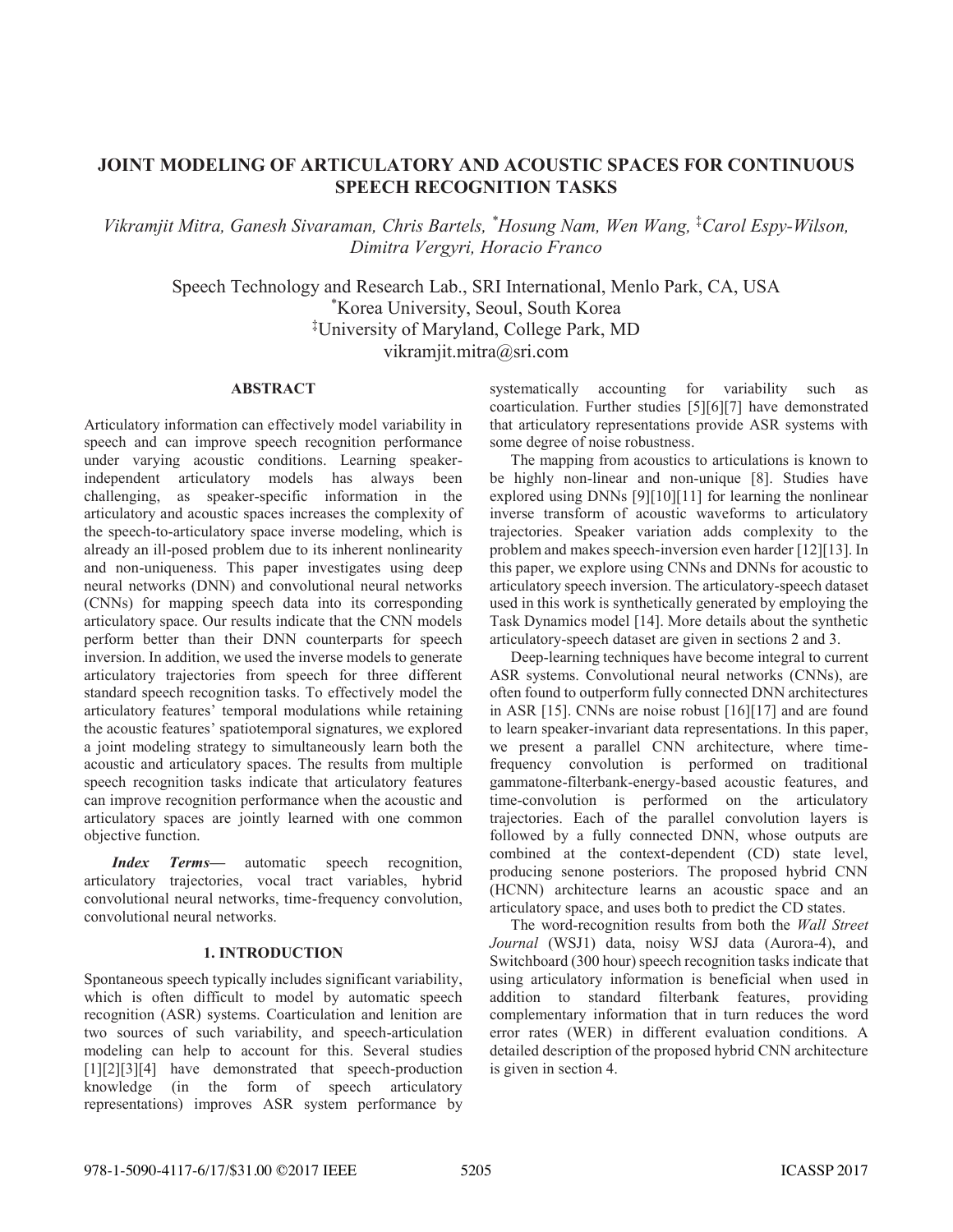## **2. DATASETS**

The articulatory dataset used to train the speech-inversion systems consists of synthetic speech with simultaneous tract variable (TV) trajectories. TVs (refer to  $[6]$  &  $[18]$  for more details) are continuous time functions that specify the shape of the vocal tract in terms of constriction degree and location of the constrictors. We used the Haskins Laboratories' Task Dynamic model (TADA) [14] along with HLsyn [19] to generate a synthetic English isolated word speech corpus along with TVs. TADA defines eight TVs altogether whose positional information is pictorially represented in Figure 1.

TADA, along with HLsyn, is an articulatory-modelbased text-to-speech (TTS) synthesizer that, given text as input generates vocal tract constriction variables and corresponding synthetic speech. In this work, we used the CMU dictionary and selected 111,929 words, whose Arpabet pronunciations we then fed to TADA, which generated their corresponding TVs and synthetic speech. Each word from the CMU dictionary was separately fed to TADA four or five times. For each iteration, TADA randomly selected (a) between a male and a female speaker, whose mean pitch was randomly picked from a uniform distribution; (b) a different speaking rate (fast, normal, or slow); and (c) a different set of articulatory weights to introduce speaker-specific traits. This process enabled simulating a diverse set of speakers. Altogether 534,322 audio samples were generated (approximately 450 hours of speech), of which 88% of the data was used as the training set, 2% was used as the crossvalidation set, and the remaining 10% was used as the test set. Note that TADA generated speech signals at a sampling rate of 8 kHz and TVs at a sampling rate of 200 Hz.



Figure 1. Eight tract variables from five constriction locations

For the speech recognition tasks presented in this paper, the DARPA WSJ1 CSR dataset was used. For training, a set of 35,990 speech utterances (77.8hrs) from the WSJ1 collection, having 284 speakers was used. For testing, the WSJ-eval94 dataset composed of 424 waveforms (0.8hrs) from 20 speakers was used. Note that for all the experiments reported here, speaker-level vocal-tract length normalization (VTLN) was not performed. We denote this dataset as WSJ1 in our experiments described in this paper.

For ASR under noisy and channel-degraded conditions, we used the Aurora-4 (noisy Wall Street Journal (WSJ0)) dataset [20]. Aurora-4 contains six additive noise versions with channel matched and mismatched conditions. It was created from the standard 5K WSJ0 database and has 7180 training utterances of approximately 15 hours duration and 330 test utterances. In all experiments, we have used 16 kHz sampled data for training and testing our speech recognition systems. Note that TADA along with HLsyn generates synthetic speech data sampled at 8 kHz, hence our speech inversion system can use a bandwidth of 0 to 4 kHz (corresponding to 8 kHz sampled data) to extract the TVs for speech recognition experiments. In Aurora-4, two training conditions were specified: (1) clean training, which is the full SI-84 WSJ training set without added noise, and (2) multicondition training, with approximately half of the training data recorded by using one microphone, and the other half recorded by using a different microphone, with different types of added noise at different signal-to-noise ratios (SNRs). The Aurora-4 test data includes 14 test sets from two different channel conditions and six different added noises in addition to the clean condition. The SNR was randomly selected between 0 and 15 dB for different utterances. The six noise types used were: car, babble, restaurant, street, airport, and train station. The evaluation set consists of 5K words under two different channel conditions. The original audio data for test conditions  $1-7$  was recorded with a Sennheiser microphone, while test conditions 8–14 were recorded by using a second microphone randomly selected from a set of 18 different microphones (more details in [20]).

For the Switchboard (SWB-300) ASR task, the training data consisted of 262 hours of Switchboard data, which contained telephone-conversation speech between two strangers on a preassigned topic. The Hub5 2000 evaluation set was used to evaluate model performance, where 2.1 hours (21.4K words, 40 speakers) of Switchboard data and 1.6 hours (21.6K words, 40 speakers) of CallHome audio. The SWB-300 acoustic models were decoded with a 4-gram language model.

#### **3. SPEECH INVERSION**

The task of estimating the articulatory trajectories (in this case, the TVs) from the speech signal is commonly known as speech-to-articulatory inversion or simply speech-inversion. During speech-inversion, the acoustic features extracted from the speech signal are used to predict the articulatory trajectories, where the inverse mapping is learned by using a parallel corpus containing acoustic and articulatory pairs. The task of speech-inversion is a well known, ill-posed inverse transform problem, which suffers from both the non-linearity and non-unique nature of the inverse transform [21][7]. However, because tract variables are a relative measure (e.g., LA is a measure of the distance between the upper and lower lip, instead of an absolute flesh point location defined in Cartesian coordinates as in pellet data), they are found to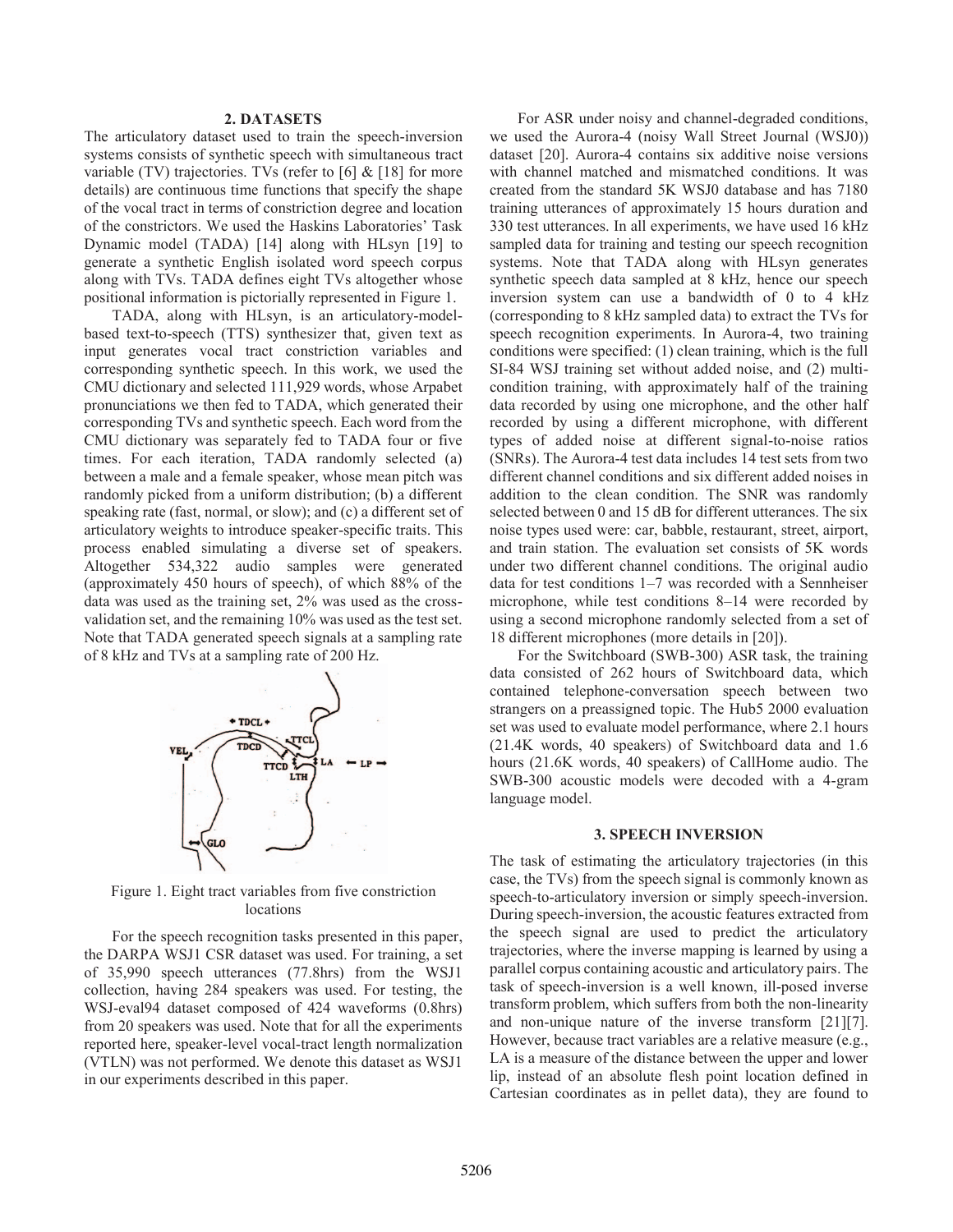suffer less from non-linearity and non-uniqueness compared

to traditional flesh-point measures such as pellet trajectories. Based on previous observations [22], we explored using speech subband amplitude modulation features such as normalized modulation coefficients (NMCs) [23]. NMCs are noise-robust acoustic features obtained from tracking the amplitude modulations (AM) of gammatone-filtered subband speech signals in the time domain. The modulation information after root power compression is used to create a cepstral feature, where the first 13 discrete cosine transform (DCT) coefficients are retained. These cepstral NMCs are usually known as the NMC cepstral or (NMCC). In addition, we also explored using the above features without the DCT transform, which resulted in a 40-dimensional feature vector, and we denote them as NMCs. The features were Znormalized before being used to train the DNN/CNN models. Further, the input features were contextualized by splicing multiple frames. In this work, we separately explored the optimal splicing window for the DNN and CNN models.

# **4. ACOUSTIC MODELS**

We trained different acoustic models for the speech recognition tasks, where we explored traditional DNNs, CNNs, and time-frequency convolutional nets (TFCNNs) [24]. The acoustic models were trained with gammatone filterbank energies (GFBs). It was shown in [25] that CNNs give lower WERs compared to DNNs when using filterbank features and GFBs are better baseline features than melfilterbank energies (MFBs). To generate the alignments necessary for training the CNN system, a GMM-HMM model was used to produce the senone labels. Altogether, the GMM-HMM system produced 3.2K context-dependent (CD) states for Aurora-4, 1.7K CD states for WSJ1, and 5.6K CD states for SWB-300. The input features to the acoustic models were formed by using a context window of 15 frames (7 frames on either side of the current frame), except for the TFCNN where 17 frames of feature information were used.

The acoustic models were trained by using cross-entropy (CE) on the alignments from the GMM-HMM system. For the CNN, 200 convolutional filters of size 8 were used in the convolutional layer, and the pooling size was set to 3 without overlap. The subsequent, fully connected network had four hidden layers, with 1024 nodes per hidden layer, and the output layer included as many nodes as the number of CD states for the given dataset. The networks were trained by using an initial four iterations with a constant learning rate of 0.008, followed by learning-rate halving based on crossvalidation error decrease. Training stopped when no further significant reduction in cross-validation error was noted or when cross-validation error started to increase. Backpropagation was performed using stochastic gradient descent with a mini-batch of 256 training examples. For the DNN systems, we used five layers with 1024 neurons in each layer, with similar learning criteria as the CNNs. Note that for

SWB-300, we evaluated a six hidden layer DNN acoustic model with 2048 neurons.

In this work, we investigated modified deep neural network architecture to jointly model the acoustic and the articulatory spaces, as shown in Figure 2. In this modified architecture, two parallel neural networks are trained simultaneously. These two parallel neural networks model two things: (1) learning the acoustic space from the GFB features and (2) learning the articulatory space from the TV trajectories.



Figure 2. Hybrid convolutional neural network (HCNN). The top layer represents the acoustic model, whose input is filterbank features, and the bottom layer represents the articulatory model, whose input is TV trajectories.

The acoustic space is learned by using a time-frequency convolution layer, where two separate convolution filters operate on the input GFB features. These two convolution layers have the same parameter specification as that used in the TFCNNs. The articulatory space is learned by using a time-convolution layer that contains 75 filters, followed by max-pooling over five samples. Note that the cross-TV convolution operation may not produce any meaningful information, whereas time-convolution on the TVs can help in extract TV modulation-level information, which was the motivation behind selecting a time-convolution layer for learning the articulatory space. The fully connected DNN layers are different in size; we observed 800 neurons to be near optimal for learning the acoustic space, and 256 neurons to be near optimal for learning the articulatory space. Note that both the parallel networks are jointly trained.

#### **5. RESULTS**

#### 5.1 SPEECH INVERSION

We explored using DNNs and CNNs for training speechinversion models, where contextualized (spliced) acoustic features in the form of NMCs (for CNNs) and NMCCs (cepstral version of NMCs for DNNs) were used as input, and the TV trajectories were used as the targets. The network parameters and the splicing window were optimized by using a held-out development set. Pearson's product-moment correlation coefficient (r<sub>PPMC</sub>) between the actual or ground truth and the estimated articulatory trajectories (averaged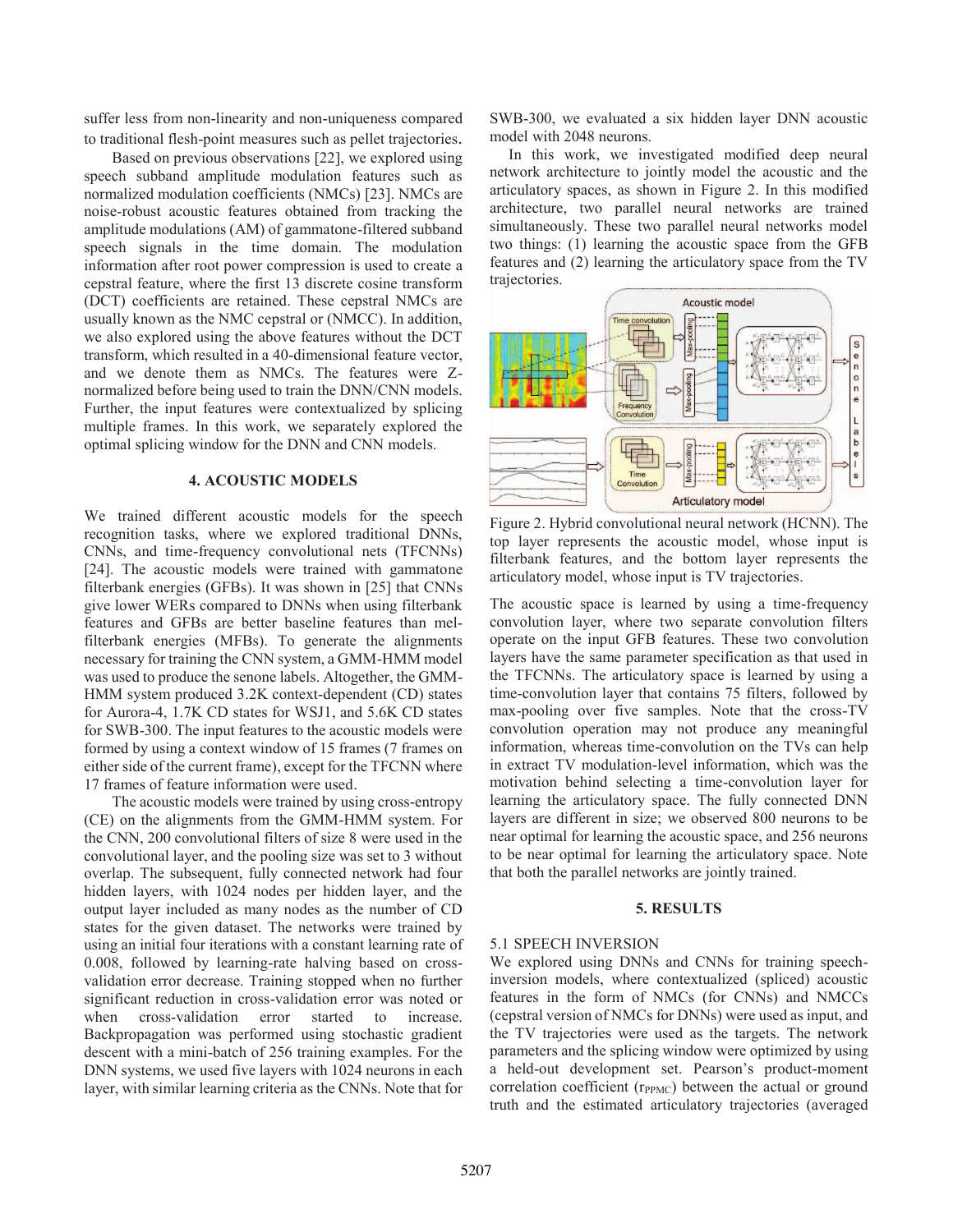across all the TVs) was used as the performance measure. A four-hidden-layer DNN containing 2048 neurons in each layer was found to be optimal. The convolution layer of the CNN had 200 filters, where max-pooling was performed over three samples. The CNN had three fully connected hiddenlayers with 2048 neurons in each layer.

Table 1 presents the  $r_{PPMC}$  values from the test set obtained from the DNN and CNN systems, showing that both the systems exhibited similar performance across all eight TVs of the test set. This similar performance can be attributed to the diversity of the training data, which contained a large number of speaker configurations, consequently making the DNN system more robust to speaker variation.

Table 1:  $r_{\text{PPMC}}$  for each TV obtained from the best DNN and CNN systems.

|  |  |                                                        | GLO VEL  LA   LP  TTCD TTCL  TBCD TBCL |                 |      |
|--|--|--------------------------------------------------------|----------------------------------------|-----------------|------|
|  |  | $DNN$ 0.97   0.95   0.91   0.97   0.95   0.94          |                                        | $0.94 \pm 0.96$ |      |
|  |  | $\text{CNN}$   0.97   0.96   0.91   0.97   0.95   0.94 |                                        | 0.94            | 0.97 |

## 5.2 SPEECH RECOGNITION

We selected the DNN speech-inversion model and used that to estimate the articulatory trajectories (TVs) for all datasets used in our speech recognition studies. Note that the DNN speech-inversion model was trained with neither real conversational speech nor any noise/channel-degraded data. From our past experiments we have noticed that the eight TVs are insufficient by themselves for use as ASR features [26]; hence, we combined them with standard acoustic features. Our initial ASR experiments were on Aurora-4, where the baseline system is the TFCNN system reported in [24], using GFBs as acoustic features. Given that Aurora-4 has 14 different evaluation conditions depending on the noise conditions and microphone types, we used the standard partition of the evaluation set to report our results, where A and C represent the clean matched and mismatched channel conditions, respectively, and B and D represent the noisy matched and mismatched channel conditions, respectively. We investigated using bottleneck (BN) features by introducing a BN layer at the CNN's third layer and combining the resulting BN features with GFBs to train a HCNN system; the fourth row in Table 2 corresponds to the results obtained from the BN-CNN features.

 We applied the HCNN architecture to the clean WSJ1 evaluation task and Table 3 presents the WERs from the different systems. For the SWB-300 baseline model, we trained 6-hidden layer DNN having 2048 neurons, with fMLLR transformed damped oscillator cepstral coefficient (DOCC) [27] features as input. The estimated TVs from the DNN speech inversion model was appended with the DOCC features and they were fMLLR transformed to train a 6 layered DNN with 2048 neurons. The results from sequence trained MMI models are given below in Table 4.

Table 2: WERs on multi-conditioned training task of Aurora-4 (16 kHz) from the baseline system using GFB feature and the HCNN using GFB + estimated TVs.

| feature                       | model        |     | В   |      |      |  |
|-------------------------------|--------------|-----|-----|------|------|--|
| <b>GFB</b>                    | <b>TFCNN</b> | 3.1 | 5.7 | 6. l |      |  |
| $GFB+TVDNN$                   | <b>HCNN</b>  | 3.3 | 5.7 |      | 14.2 |  |
| $GFB+TV_{CNN}$                | <b>HCNN</b>  | 3.0 | 5.7 |      | 14.2 |  |
| GFB+TV <sub>BN-CNN</sub> HCNN |              | 29  | 5.5 |      |      |  |

Table 3: WER from WSJ1 ASR experiments using baseline GFB features and GFB + estimated TVs.

| Features          | Models       | WER |
|-------------------|--------------|-----|
| GFB               | <b>TFCNN</b> | 5.7 |
| $GFB+TVDNN$       | <b>HCNN</b>  | 5.4 |
| $GFB+TV_{CNN}$    | <b>HCNN</b>  | 5.6 |
| $GFB+TV_{BN-CNN}$ | HCNN         | 53  |

Table 4: WER from SWB-300 ASR experiments using SWB part of the Hub5 eval data.

| <b>Features</b> | Models  | WFR  |
|-----------------|---------|------|
| DOCC            | DNN-MMI | 12.8 |
| $DOC+TVDNN$     | DNN-MMI |      |

#### **6. CONCLUSION**

We investigated deep neural network (DNN)- and convolutional neural network (CNN)- based speechinversion systems for estimating articulatory trajectories from the speech signal. We observed that additional hidden layers consisting of a large number of neurons and longer contextual windows gave better inversion performance. We presented a hybrid convolutional neural network (HCNN), in which two parallel layers are used to jointly model the acoustic and articulatory spaces, which were trained with one objective function. Speech recognition results on Aurora-4, WSJ1, and SWB-300 speech recognition tasks showed that the proposed architecture using articulatory features demonstrated reduction in WERs in each of the clean, noisy, and channel-mismatched conditions. For the Aurora-4 and WSJ1 ASR tasks, the best WERs from the HCNN system were found to be 8.9% and 5.3%, respectively, which, to the best of our knowledge, are state-of-the-art results for these datasets. On SWB-300, the proposed architecture gave a WER of 12.1%.

In the future, we will investigate merging the feature maps of the HCNN such that one DNN is trained for both the acoustic and articulatory information. We will also investigate the performance of the proposed architecture for languages other than English.

# **7. ACKNOWLEDGEMENT**

This research was supported by NSF Grant # IIS-0964556, IIS-1162046, BCS-1435831 and IIS-1161962.